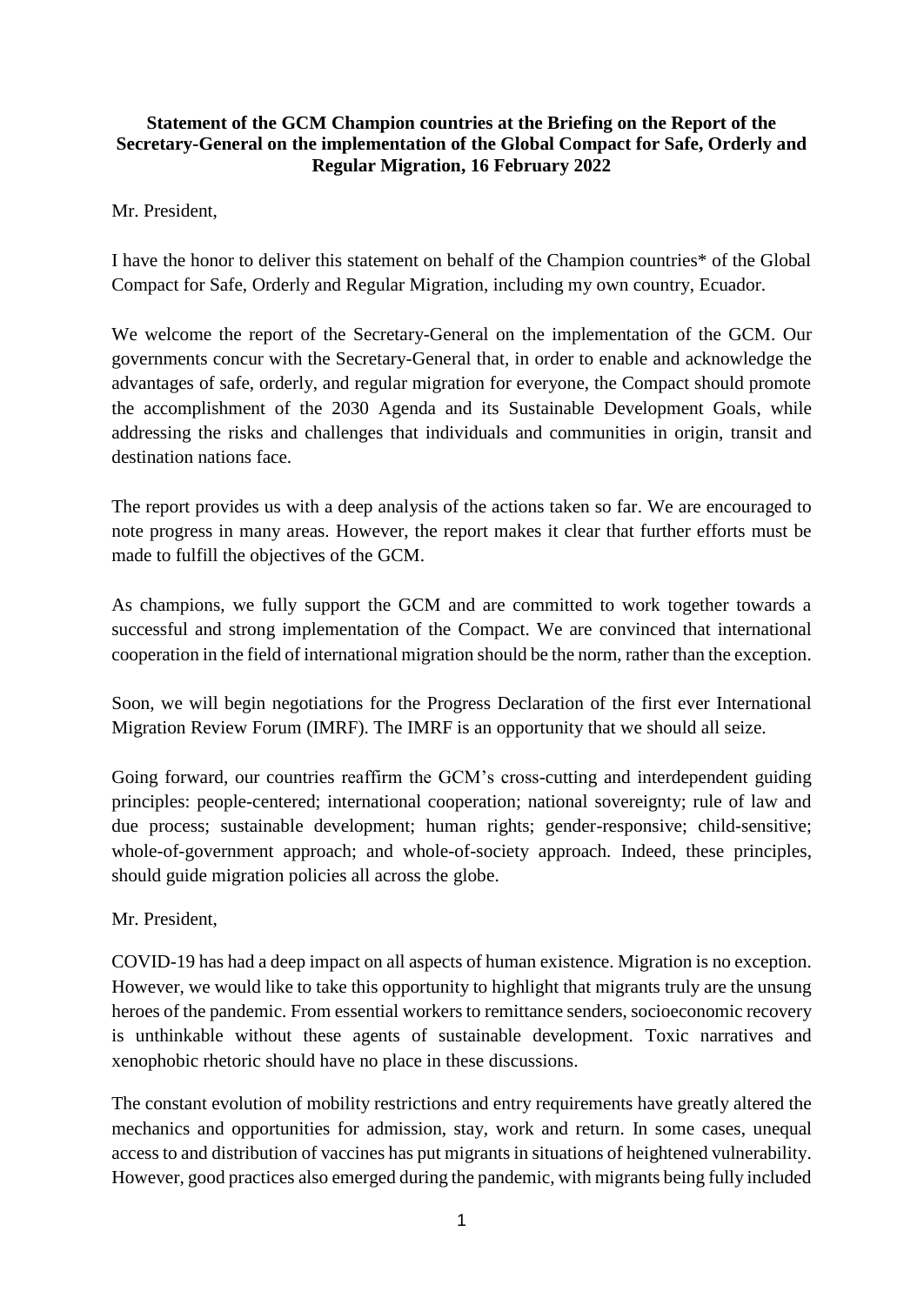in national health responses and vaccination plans, among them many migrants in vulnerable situations due to migration status, including in many champion countries. We must ensure that migrants are fully included in the response and recovery from COVID-19, so that no one is left behind.

Mr. President,

We believe it is time to renew our sense of shared responsibility. All Member States are countries of origin, transit, and destination to different degrees. As countries of migration, we must address its challenges collectively and effectively.

We concur with the Secretary-General's assessment of priorities for collective actions, as we continue to support the GCM's comprehensive approach.

International cooperation is crucial for ensuring safe and regular migration. Concrete actions should be directed to promote pathways for regular migration, including through the conclusion of labour mobility agreements. In this context, we acknowledge the actions taken in response to the pandemic and its impact. We salute the extraordinary work performed by consular officials around the world to facilitate millions of voluntary and safe returns in the context of the pandemic.

However, it is clear that further actions must be taken to prevent loss of life, smuggling of migrants, vulnerabilities of women and children, and related challenges. Member States, stakeholders, and the UN system as a whole must continue to work collectively to address and eliminate practices that may exacerbate such vulnerabilities. Migration-related policies and legislation should not create more risks for migrants. This can include child-sensitive and gender-responsive lenses in migration policy development.

## Mr. President,

It will take the full international community to meet these challenges. The IMRF should not merely serve to reaffirm our joint political commitment to the GCM, but to reinvigorate its implementation. We should be open to re-assessing and adapting the approaches and actions to the new realities and challenges of migration in light of the pandemic, without losing sight of the Decade of Action to achieve the SDGs. All the while, we must also fulfill the overarching obligation to respect, protect and fulfill the human rights of all migrants, regardless of their migration status.

The GCM Champions will strive for a Progress Declaration that includes actionable and measurable recommendations, wherever possible, and work towards ensuring the promotion of its implementation, championing and exchanging good practices.

Today's report merits special attention at an inflection point for migration governance. International migration is not a problem to be solved, but a phenomenon that requires management, cooperation, and support.